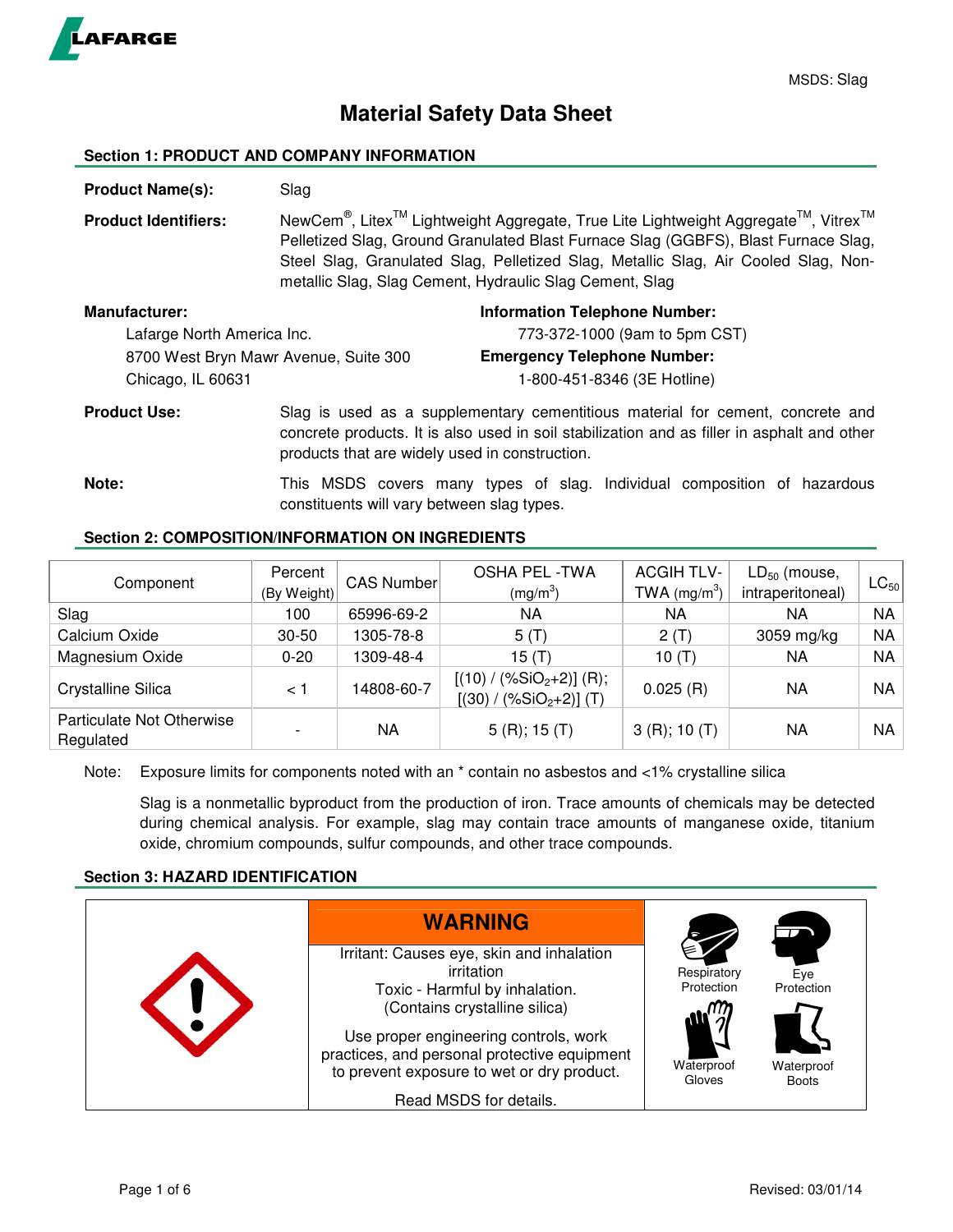

## **Section 3: HAZARD IDENTIFICATION (continued)**

| <b>Emergency Overview:</b>       | Slag is a solid, grey/black or brown/tan, odorless powder. It is not combustible or<br>explosive. A single, short-term exposure to the dry powder presents little or no<br>hazard.                                                                                                                                                              |  |  |
|----------------------------------|-------------------------------------------------------------------------------------------------------------------------------------------------------------------------------------------------------------------------------------------------------------------------------------------------------------------------------------------------|--|--|
| <b>Potential Health Effects:</b> |                                                                                                                                                                                                                                                                                                                                                 |  |  |
| <b>Eye Contact:</b>              | Airborne dust may cause immediate or delayed irritation or inflammation. Eye contact<br>with large amounts of dry powder or with wet slag can cause moderate eye irritation.<br>Eye exposures require immediate first aid to prevent significant damage to the eye.                                                                             |  |  |
| <b>Skin Contact:</b>             | Slag may cause dry skin, discomfort, irritation, and dermatitis.                                                                                                                                                                                                                                                                                |  |  |
| Dermatitis:                      | Slag is capable of causing dermatitis by irritation and allergy. Skin affected by<br>dermatitis may include symptoms such as, redness, itching, rash, scaling, and<br>cracking.                                                                                                                                                                 |  |  |
|                                  | Irritant dermatitis is caused by the physical properties of slag including moisture and<br>abrasion.                                                                                                                                                                                                                                            |  |  |
|                                  | Allergic contact dermatitis is caused by sensitization to hexavalent chromium<br>(chromate) present in slag. The reaction can range from a mild rash to severe skin<br>ulcers. Persons already sensitized may react to the first contact with slag. Others<br>may develop allergic dermatitis after years of repeated contact with slag.        |  |  |
| Inhalation (acute):              | Breathing dust may cause nose, throat or lung irritation, including choking, depending<br>on the degree of exposure.                                                                                                                                                                                                                            |  |  |
| Inhalation (chronic):            | Risk of injury depends on duration and level of exposure.                                                                                                                                                                                                                                                                                       |  |  |
| Silicosis:                       | This product contains crystalline silica. Prolonged or repeated inhalation of respirable<br>crystalline silica from this product can cause silicosis, a seriously disabling and fatal<br>lung disease. See Note to Physicians in Section 4 for further information.                                                                             |  |  |
| Carcinogenicity:                 | Slag is not listed as a carcinogen by IARC or NTP; however, slag contains trace<br>amounts of crystalline silica and hexavalent chromium which are classified by IARC<br>and NTP as known human carcinogens.                                                                                                                                    |  |  |
| <b>Autoimmune</b><br>Disease:    | Some studies show that exposure to respirable crystalline silica (without silicosis) or<br>that the disease silicosis may be associated with the increased incidence of several<br>autoimmune disorders such as scleroderma (thickening of the skin), systemic lupus<br>erythematosus, rheumatoid arthritis and diseases affecting the kidneys. |  |  |
| Tuberculosis:                    | Silicosis increases the risk of tuberculosis.                                                                                                                                                                                                                                                                                                   |  |  |
| Renal Disease:                   | Some studies show an increased incidence of chronic kidney disease and end-stage<br>renal disease in workers exposed to respirable crystalline silica.                                                                                                                                                                                          |  |  |
| Ingestion:                       | Do not ingest slag. Ingestion of small quantities of slag is not known to be harmful,<br>large quantities can cause distress to the digestive tract.                                                                                                                                                                                            |  |  |
| <b>Medical Conditions</b>        | Individuals with lung disease (e.g. bronchitis, emphysema, COPD, pulmonary<br>Aggravated by Exposure: disease) or sensitivity to hexavalent chromium can be aggravated by exposure.                                                                                                                                                             |  |  |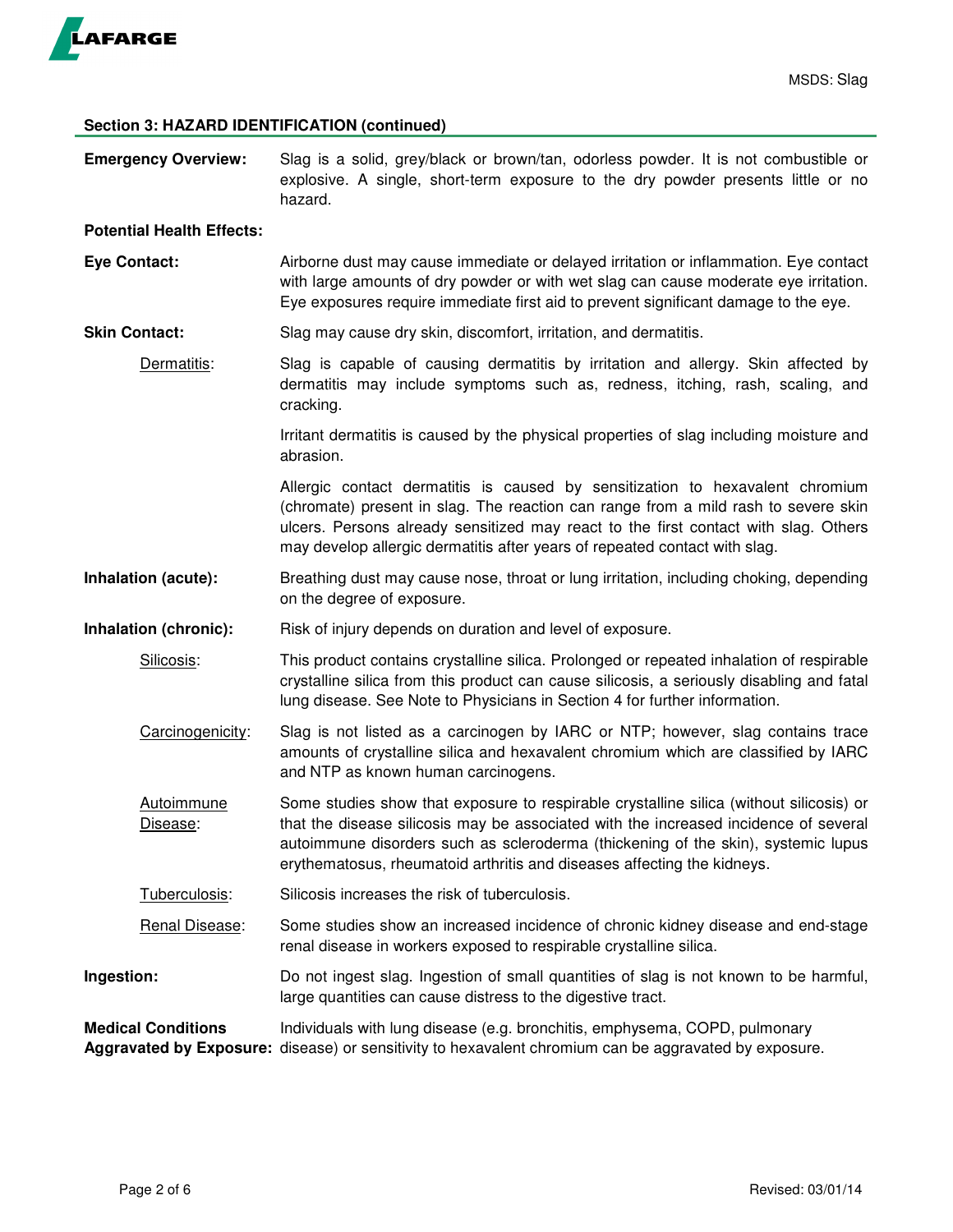

## **Section 4: FIRST AID MEASURES**

| <b>Eye Contact:</b>       | Rinse eyes thoroughly with water for at least 15 minutes, including under lids, to<br>remove all particles. Seek medical attention for abrasions.                                                                                                                                                                                                                                                                                                                                                                                                                                                                                                                                                                                                                                                                                                                                                                                                 |  |  |
|---------------------------|---------------------------------------------------------------------------------------------------------------------------------------------------------------------------------------------------------------------------------------------------------------------------------------------------------------------------------------------------------------------------------------------------------------------------------------------------------------------------------------------------------------------------------------------------------------------------------------------------------------------------------------------------------------------------------------------------------------------------------------------------------------------------------------------------------------------------------------------------------------------------------------------------------------------------------------------------|--|--|
| <b>Skin Contact:</b>      | Wash with cool water and a pH neutral soap or a mild skin detergent. Seek medical<br>attention for rash, irritation, dermatitis, and prolonged unprotected exposures to<br>wet<br>slag, cement, cement mixtures or liquids from wet cement.                                                                                                                                                                                                                                                                                                                                                                                                                                                                                                                                                                                                                                                                                                       |  |  |
| Inhalation:               | Move person to fresh air. Seek medical attention for discomfort or if coughing or<br>other symptoms do not subside.                                                                                                                                                                                                                                                                                                                                                                                                                                                                                                                                                                                                                                                                                                                                                                                                                               |  |  |
| Ingestion:                | Do not induce vomiting. If conscious, have person drink plenty of water.<br>Seek<br>medical attention or contact poison control center immediately.                                                                                                                                                                                                                                                                                                                                                                                                                                                                                                                                                                                                                                                                                                                                                                                               |  |  |
| <b>Note to Physician:</b> | The three types of silicosis include:                                                                                                                                                                                                                                                                                                                                                                                                                                                                                                                                                                                                                                                                                                                                                                                                                                                                                                             |  |  |
|                           | Simple chronic silicosis – which results from long-term exposure (more than<br>$\bullet$<br>20 years) to low amounts of respirable crystalline silica. Nodules of chronic<br>inflammation and scarring provoked by the respirable crystalline silica form in<br>the lungs and chest lymph nodes. This disease may feature breathlessness<br>and may resemble chronic obstructive pulmonary disease (COPD).<br>Accelerated silicosis - occurs after exposure to larger amounts of respirable<br>$\bullet$<br>crystalline silica over a shorter period of time (5-15 years). Inflammation,<br>scarring, and symptoms progress faster in accelerated silicosis than in<br>simple silicosis.<br>Acute silicosis – results from short-term exposure to very large amounts of<br>$\bullet$<br>respirable crystalline silica. The lungs become very inflamed and may fill with<br>fluid, causing severe shortness of breath and low blood oxygen levels. |  |  |
|                           | Progressive massive fibrosis may occur in simple or accelerated silicosis, but is more<br>common in the accelerated form. Progressive massive fibrosis results from severe<br>scarring and leads to the destruction of normal lung structures.                                                                                                                                                                                                                                                                                                                                                                                                                                                                                                                                                                                                                                                                                                    |  |  |

## **Section 5: FIREFIGHTING MEASURES**

| <b>Flashpoint &amp; Method:</b><br><b>General Hazard:</b><br><b>Extinguishing Media:</b> | Non-combustible<br>Avoid breathing dust.<br>Use extinguishing<br>media appropriate for | <b>Firefighting Equipment:</b> | Slag poses no fire-related<br>hazard. A SCBA is<br>recommended to limit<br>exposures to combustion<br>products when fighting any<br>fire. |
|------------------------------------------------------------------------------------------|----------------------------------------------------------------------------------------|--------------------------------|-------------------------------------------------------------------------------------------------------------------------------------------|
|                                                                                          | surrounding fire.                                                                      | <b>Combustion Products:</b>    | None.                                                                                                                                     |

## **Section 6: ACCIDENTAL RELEASE MEASURES**

- **General:** Place spilled material into a container. Avoid actions that cause the slag to become airborne. Avoid inhalation of slag and contact with skin. Wear appropriate protective equipment as described in Section 8. Scrape wet slag and place in container. Allow material to dry or solidify before disposal. Do not wash slag down sewage and drainage systems or into bodies of water (e.g. streams).
- **Waste Disposal Method:** Dispose of slag according to Federal, State, Provincial and Local regulations.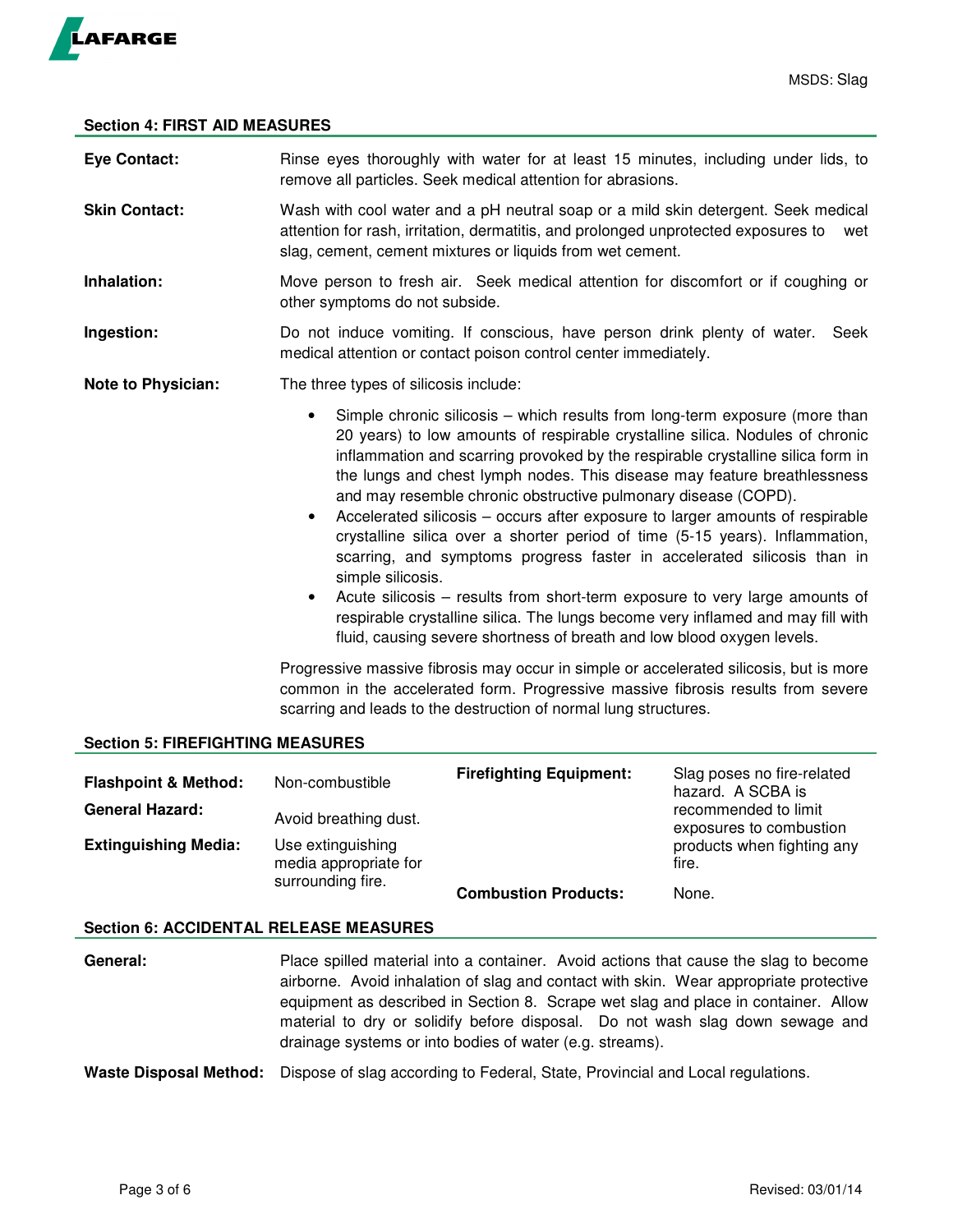

## **Section 7: HANDLING AND STORAGE**

| General:                    | Handle with care and use appropriate control measures. Keep bulk slag and cement<br>dry until used. When slag is kept wet for long periods of time, the leachate may be<br>discolored and have a sulfurous odor. When this liquid is exposed to oxygen<br>elemental sulfur may precipitate out leaving a solution of calcium thiosulfate.         |                          |            |  |
|-----------------------------|---------------------------------------------------------------------------------------------------------------------------------------------------------------------------------------------------------------------------------------------------------------------------------------------------------------------------------------------------|--------------------------|------------|--|
|                             | Engulfment hazard. To prevent burial or suffocation, do not enter a confined space,<br>such as a silo, bin, bulk truck, or other storage container or vessel that stores or<br>contains slag or cement. Slag and cement can buildup or adhere to the walls of a<br>confined space. The slag or cement can release, collapse or fall unexpectedly. |                          |            |  |
|                             | Properly ground all pneumatic conveyance systems. The potential exists for static<br>build-up and static discharge when moving powders through a plastic, non-<br>conductive, or non-grounded pneumatic conveyance system. The static discharge<br>may result in damage to equipment and injury to workers.                                       |                          |            |  |
| Usage:                      | Cutting, crushing or grinding hardened cement, concrete or other crystalline silica-<br>bearing materials will release respirable crystalline silica. Use all appropriate<br>measures of dust control or suppression, and Personal Protective Equipment (PPE)<br>described in Section 8 below.                                                    |                          |            |  |
| Housekeeping:               | Avoid actions that cause the slag to become airborne during clean-up such as dry<br>sweeping or using compressed air. Use HEPA vacuum or thoroughly wet with water<br>to clean-up dust. Use PPE described in Section 8 below.                                                                                                                     |                          |            |  |
| <b>Storage Temperature:</b> | Unlimited.                                                                                                                                                                                                                                                                                                                                        | <b>Storage Pressure:</b> | Unlimited. |  |
| Clothing:                   | Promptly remove and launder clothing that is dusty or wet with slag or cement.<br>Thoroughly wash skin after exposure to dust or wet slag or cement.                                                                                                                                                                                              |                          |            |  |

#### **Section 8: EXPOSURE CONTROLS AND PERSONAL PROTECTION**

**Engineering Controls:** Use local exhaust or general dilution ventilation or other suppression methods to maintain dust levels below exposure limits.

## **Personal Protective Equipment (PPE):**

- Respiratory Under ordinary conditions no respiratory protection is required. Wear a NIOSH Protection: approved respirator that is properly fitted and is in good condition when exposed to dust above exposure limits.
- Eye Protection: Wear ANSI approved glasses or safety goggles when handling dust or wet slag to prevent contact with eyes. Wearing contact lenses when using slag, under dusty conditions, is not recommended.
- Skin Protection: Wear gloves, boot covers and protective clothing impervious to water to prevent skin contact. Do not rely on barrier creams, in place of impervious gloves. Remove clothing and protective equipment that becomes saturated with wet slag or cement and immediately wash exposed areas.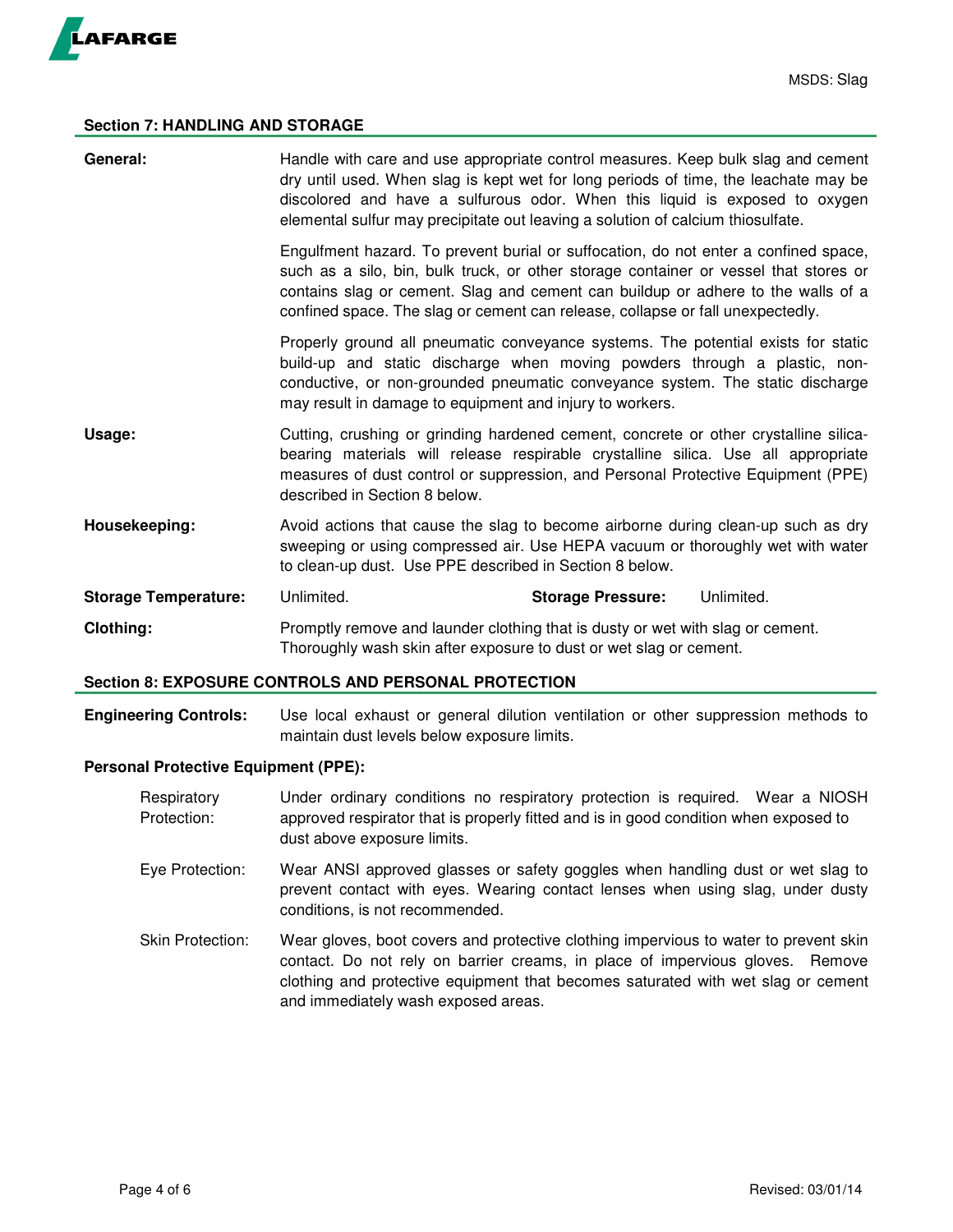

## **Section 9: PHYSICAL AND CHEMICAL PROPERTIES**

| <b>Physical State:</b>   | Solid (powder).                 | <b>Evaporation Rate:</b>    | NA.             |
|--------------------------|---------------------------------|-----------------------------|-----------------|
| Appearance:              | Gray/black or brown/tan powder. | pH (in water):              | $8 - 11$        |
| Odor:                    | None.                           | <b>Boiling Point:</b>       | $>1000^\circ$ C |
| <b>Vapor Pressure:</b>   | NA.                             | <b>Freezing Point:</b>      | None, solid.    |
| <b>Vapor Density:</b>    | NA.                             | Viscosity:                  | None, solid.    |
| <b>Specific Gravity:</b> | $2 - 3$                         | <b>Solubility in Water:</b> | Negligible      |

#### **Section 10: STABILITY AND REACTIVITY**

**Stability:** Stable. Keep dry until use. Slag may react with water resulting in a slight release of heat, depending on the amount of lime (calcium oxide) present. Avoid contact with incompatible materials.

**Incompatibility:** Slag is incompatible with acids, ammonium salts and aluminum metal. Slag and cement dissolves in hydrofluoric acid, producing corrosive silicon tetrafluoride gas. Slag and cement reacts with water to form silicates and calcium hydroxide. Silicates react with powerful oxidizers such as fluorine, boron trifluoride, chlorine trifluoride, manganese trifluoride, and oxygen difluoride.

### **Hazardous Polymerization:** None.

**Hazardous Decomposition:** Hydrogen sulfide gas may be released from moist or wet slag when it is heated.

### **Section 11 and 12: TOXICOLOGICAL AND ECOLOGICAL INFORMATION**

For questions regarding toxicological and ecological information refer to contact information in Section 1.

## **Section 13: DISPOSAL CONSIDERATIONS**

Dispose of waste and containers in compliance with applicable Federal, State, Provincial and Local regulations.

## **Section 14: TRANSPORT INFORMATION**

This product is not classified as a Hazardous Material under U.S. DOT or Canadian TDG regulations.

## **Section 15: REGULATORY INFORMATION**

| <b>OSHA/MSHA Hazard</b><br><b>Communication:</b> | This product is considered by OSHA/MSHA to be a hazardous chemical and should<br>be included in the employer's hazard communication program.                                                                                                                                                                                                           |  |  |
|--------------------------------------------------|--------------------------------------------------------------------------------------------------------------------------------------------------------------------------------------------------------------------------------------------------------------------------------------------------------------------------------------------------------|--|--|
| <b>CERCLA/SUPERFUND:</b>                         | This product is not listed as a CERCLA hazardous substance.                                                                                                                                                                                                                                                                                            |  |  |
| <b>EPCRA</b><br><b>SARA Title III:</b>           | This product has been reviewed according to the EPA Hazard Categories<br>promulgated under Sections 311 and 312 of the Superfund Amendment and<br>Reauthorization Act of 1986 and is considered a hazardous chemical and a delayed<br>health hazard.                                                                                                   |  |  |
| <b>EPRCA</b><br><b>SARA Section 313:</b>         | This product contains none of the substances subject to the reporting requirements of<br>Section 313 of Title III of the Superfund Amendments and Reauthorization Act of<br>1986 and 40 CFR Part 372.                                                                                                                                                  |  |  |
| <b>RCRA:</b>                                     | If discarded in its purchased form, this product would not be a hazardous waste<br>either by listing or characteristic. However, under RCRA, it is the responsibility of the<br>product user to determine at the time of disposal, whether a material containing the<br>product or derived from the product should be classified as a hazardous waste. |  |  |